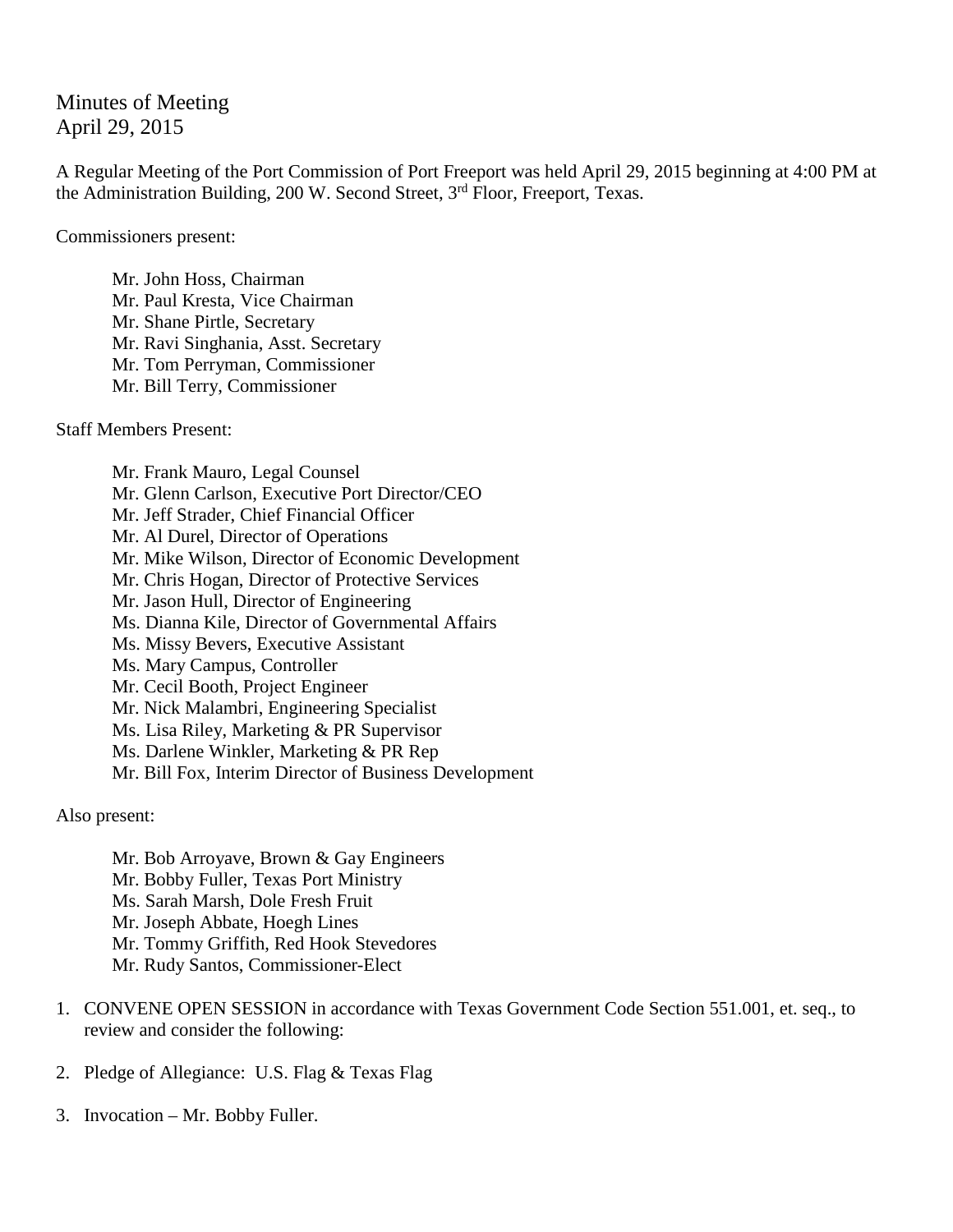4. Approval of minutes of the Regular Meeting held April 9, 2015.

A motion was made by Commissioner Singhania to approve the minutes as presented. The motion was seconded by Commissioner Perryman with all Commissioners present voting in favor of the motion.

5. Approval of disbursements for the period March 1-31, 2015:

March 1, 2015 - March 31, 2015

#### PORT FREEPORT OPERATING ACCOUNT EXPENDITURES

|       |                                                  |                                                                                         |             | Purchase |
|-------|--------------------------------------------------|-----------------------------------------------------------------------------------------|-------------|----------|
| Check |                                                  |                                                                                         |             | Order    |
| No.   | To                                               | For                                                                                     | Amount      | Number   |
| 73306 | VOID                                             | VOID                                                                                    | <b>VOID</b> | N/A      |
| 73307 | <b>TEI STAFFING</b>                              | <b>CONTRACT LABOR EXPENSE</b>                                                           | 424.08      | N/A      |
| 73308 | OFFICE UNIVERSE                                  | OFFICE SUPPLIES; M&R- GATE<br>4; M&R- DOLE LEASE EXPENSE                                | 575.62      | N/A      |
| 73309 | <b>GULFTEX VENDING</b>                           | <b>OFFICE SUPPLIES</b>                                                                  | 71.20       | N/A      |
| 73310 | <b>FEDEX</b>                                     | CIP- ROADS- TURNING BASIN<br>ROAD; POSTAGE & FREIGHT                                    | 40.03       | N/A      |
| 73311 | DAVID LOPEZ                                      | <b>TELEPHONE</b>                                                                        | 30.00       | N/A      |
| 73312 | <b>GULF COAST PAPER</b><br><b>COMPANY</b>        | <b>OFFICE SUPPLIES</b>                                                                  | 136.92      | N/A      |
| 73313 | <b>G&amp;K SERVICES</b>                          | <b>OFFICE SUPPLIES</b>                                                                  | 98.40       | 10696    |
| 73314 | LOCKWOOD, ANDREWS &<br><b>NEWNAM</b>             | CIP-DOCKS-BERTH 5<br><b>MOORING PROJECT</b>                                             | 8,735.51    | 10844    |
| 73315 | <b>BRAZOSPORT TIRE</b>                           | M&R-TERMINAL OPERATIONS<br><b>EQUIPMENT</b>                                             | 749.00      | N/A      |
| 73316 | <b>BRAZOSPORT FACTS</b>                          | LEGAL FEES; EMPLOYMENT<br>RELATED EXPENSE; CIP-<br>ROADS-TURNING BASIN<br><b>ROAD</b>   | 2,118.50    | N/A      |
| 73317 | <b>WEIGHING TECHNOLOGIES</b>                     | M&R- MSC LEASE FACILITIES                                                               | 305.00      | N/A      |
| 73318 | <b>JOHNSON SUPPLY</b>                            | M&R- OPERATIONS BUILDING;<br>M&R-T.S. 1; M&R-VEHICLES                                   | 276.66      | N/A      |
| 73319 | <b>SUPERIOR FABRICATION</b>                      | CIP- OTHER- M&R- POTABLE<br><b>WATER</b>                                                | 20,392.00   | 10838    |
| 73320 | <b>GOVERNMENT FINANCE</b><br><b>OFFICERS</b>     | <b>OFFICE SUPPLIES</b>                                                                  | 435.00      | N/A      |
| 73321 | <b>SHRED IT HOUSTON</b>                          | <b>OFFICE SUPPLIES</b>                                                                  | 119.61      | N/A      |
| 73322 | <b>SWEENY CHAMBER OF</b><br><b>COMMERCE</b>      | ADVERTISING- COMMUNITY                                                                  | 150.00      | N/A      |
| 73323 | <b>JESSE HIBBETTS</b>                            | <b>FLEXIBLE SPENDING</b><br><b>EMPLOYEE REIMBURSEMENT</b>                               | 55.00       | N/A      |
| 73324 | DANNENBAUM<br>ENGINEERING                        | <b>CIP-OTHER</b>                                                                        | 2,493.03    | 10692    |
| 73325 | <b>BEN WESTERLIN</b>                             | AUTOMOBILE EXPENSE;<br><b>TELEPHONE; FLEXIBLE</b><br>SPENDING EMPLOYEE<br>REIMBURSEMENT | 410.63      | N/A      |
| 73326 | <b>QUILL CORPORATION</b>                         | <b>OFFICE SUPPLIES</b>                                                                  | 75.84       | N/A      |
| 73327 | <b>SUN LIFE &amp; HEALTH</b><br><b>INSURANCE</b> | <b>GROUP LIFE INSURANCE</b>                                                             | 902.18      | N/A      |
| 73328 | <b>VICKI L. SMITH</b>                            | <b>FLEXIBLE SPENDING</b><br><b>EMPLOYEE REIMBURSEMENT;</b><br><b>TELEPHONE</b>          | 125.00      | N/A      |
| 73329 | <b>LETSOS COMPANY</b>                            | M&R- T.S. COOL STORAGE<br><b>FACILITIES</b>                                             | 550.00      | N/A      |
| 73330 | ON HOLD MARKETING<br><b>WORKS</b>                | <b>LEASE EXPENSE</b>                                                                    | 39.00       | N/A      |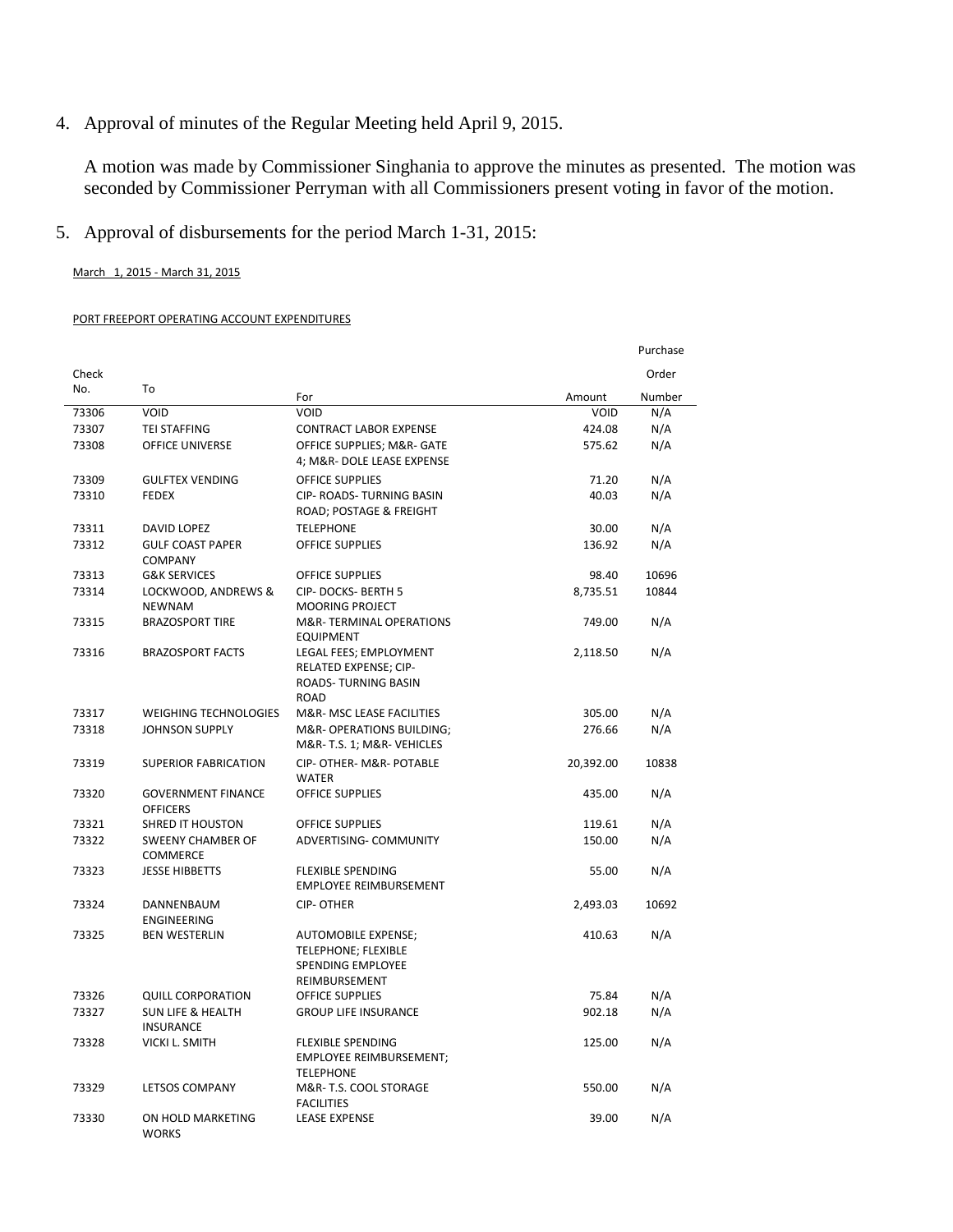| 73331 | A-1 COMFORT SYSTEMS                        | M&R- GATE 4                                                                                                                                                                                                          | 120.00    | N/A   |
|-------|--------------------------------------------|----------------------------------------------------------------------------------------------------------------------------------------------------------------------------------------------------------------------|-----------|-------|
| 73332 | RELIANT                                    | <b>ELECTRICITY</b>                                                                                                                                                                                                   | 59,250.78 | N/A   |
| 73333 | <b>CENTURY ROOFING</b>                     | CIP- M&R- MAINTENANCE<br><b>SHOP REPAIRS</b>                                                                                                                                                                         | 1,165.15  | 10607 |
| 73334 | LISA RILEY                                 | <b>FLEXIBLE SPENDING</b><br><b>EMPLOYEE REIMBURSEMENT</b>                                                                                                                                                            | 264.60    | N/A   |
| 73335 | <b>BRUNO PUBLIC AFFAIRS</b>                | <b>CONSULTANT FEES- OTHER</b>                                                                                                                                                                                        | 3,125.00  | 10824 |
| 73336 | IWS GAS AND SUPPLY OF<br><b>TEXAS</b>      | <b>MAINT &amp; OPERATIONS</b><br><b>SUPPLIES</b>                                                                                                                                                                     | 35.00     | N/A   |
| 73337 | <b>QUALITY TURF FARMS</b>                  | M&R- MSC LEASE FACILITIES;<br>M&R-OTHER                                                                                                                                                                              | 5,873.90  | 10776 |
| 73338 | <b>DRAKE CONTROLS</b>                      | M&R- CRANE                                                                                                                                                                                                           | 1,190.00  | N/A   |
| 73339 | ABB, INC. MARINE &<br><b>PORTS</b>         | <b>INVENTORY- SPARE PARTS</b><br>ZPMC                                                                                                                                                                                | 749.43    | 10820 |
| 73340 | <b>NAYELI QUINONEZ</b>                     | <b>EMPLOYMENT RELATED</b><br><b>EXPENSE</b>                                                                                                                                                                          | 128.00    | N/A   |
| 73341 | <b>FREESE AND NICHOLS</b>                  | CIP- PARCEL 14 RAIL<br>DEVELOPMENT; CIP- PARCEL<br>14 PHASE III- ASPHALT PAVING<br>PROJECT; CIP- PARCEL 19<br>PHASE II- ASPHALT PAVING<br><b>PROJECT</b>                                                             | 17,000.00 | 10847 |
| 73342 | <b>COMMANDER SAFETY</b><br><b>PRODUCTS</b> | <b>OFFICE SUPPLIES</b>                                                                                                                                                                                               | 178.26    | N/A   |
| 73343 | <b>BAYAREA COUNCIL</b>                     | M&R-TERMINAL OPERATIONS<br>EQUIPMENT; M&R-TERMINAL<br><b>OPERATIONS BUILDING; M&amp;R-</b><br><b>OTHER</b>                                                                                                           | 1,240.00  | N/A   |
| 73344 | NICHOLAS MALAMBRI                          | CIP-DOCKS-BERTH 5<br>MOORING PROJECT; CIP-<br>PARCEL 25 ASPHALT PAVING<br>PROJECT; CIP-ROADS-<br>TURNING BASIN ROAD; CIP-<br><b>BACKLANDS CONCRETE</b><br>PAVING PROJECT;<br>AUTOMOBILE EXPENSE;<br><b>TELEPHONE</b> | 247.75    | N/A   |
| 73345 | <b>ECONOMIC</b><br>DEVELOPMENT             | <b>COMMUNITY EVENTS</b>                                                                                                                                                                                              | 200.00    | N/A   |
| 73346 | <b>TIME MANAGEMENT</b>                     | <b>LEASE EXPENSE</b>                                                                                                                                                                                                 | 2,400.00  | N/A   |
| 73347 | MICHAELA BEVERS                            | AUTOMOBILE EXPENSE;<br><b>COMMUNITY EVENTS</b>                                                                                                                                                                       | 59.80     | N/A   |
| 73348 | <b>OFFICE UNIVERSE</b>                     | <b>OFFICE SUPPLIES</b>                                                                                                                                                                                               | 147.17    | N/A   |
| 73349 | <b>WILLIAMS DIESEL</b>                     | M&R- CRANE; M&R-<br><b>TERMINAL OPERATIONS</b><br>EQUIPMENT                                                                                                                                                          | 139.77    | N/A   |
| 73350 | SPECIALTIES COMPANY                        | M&R-TERMINAL OPERATIONS<br><b>EQUIPMENT</b>                                                                                                                                                                          | 45.20     | N/A   |
| 73351 | <b>GULFTEX VENDING</b>                     | OFFICE SUPPLIES                                                                                                                                                                                                      | 114.60    | N/A   |
| 73352 | AL DUREL                                   | SALES/PROMOTION TRAVEL;<br><b>GOVERNMENTAL RELATIONS</b>                                                                                                                                                             | 94.11     | N/A   |
| 73353 | MIKE WILSON                                | <b>FLEXIBLE SPENDING</b><br>EMPLOYEE REIMBURSEMENT                                                                                                                                                                   | 153.69    | N/A   |
| 73354 | DONNIE JOE EVANS                           | <b>TELEPHONE</b>                                                                                                                                                                                                     | 50.00     | N/A   |
| 73355 | <b>GULF COAST PAPER</b><br><b>COMPANY</b>  | <b>OFFICE SUPPLIES</b>                                                                                                                                                                                               | 561.88    | N/A   |
| 73356 | <b>WASTE MANAGEMENT</b>                    | <b>CONTRACT SERVICES</b>                                                                                                                                                                                             | 381.34    | N/A   |
| 73357 | <b>G&amp;K SERVICES</b>                    | <b>MAINT &amp; OPERATIONS</b><br><b>SUPPLIES</b>                                                                                                                                                                     | 67.15     | 10696 |
| 73358 | LOWE'S                                     | <b>FURNITURE &amp; EQUIPMENT</b><br>PURCHASE<br>$\,<$<br>\$5,000.00; M&R- TERMINAL<br><b>OPERATIONS EQUIPMENT;</b><br>M&R-VEHICLES                                                                                   | 237.82    | N/A   |
| 73359 | SUPERIOR CLEANING<br><b>SERVICE</b>        | M&R- BUILDINGS BERTH 7;<br>M&R- 2ND ST.<br>ADMINISTRATION BUILDING;                                                                                                                                                  | 3,207.00  | 10779 |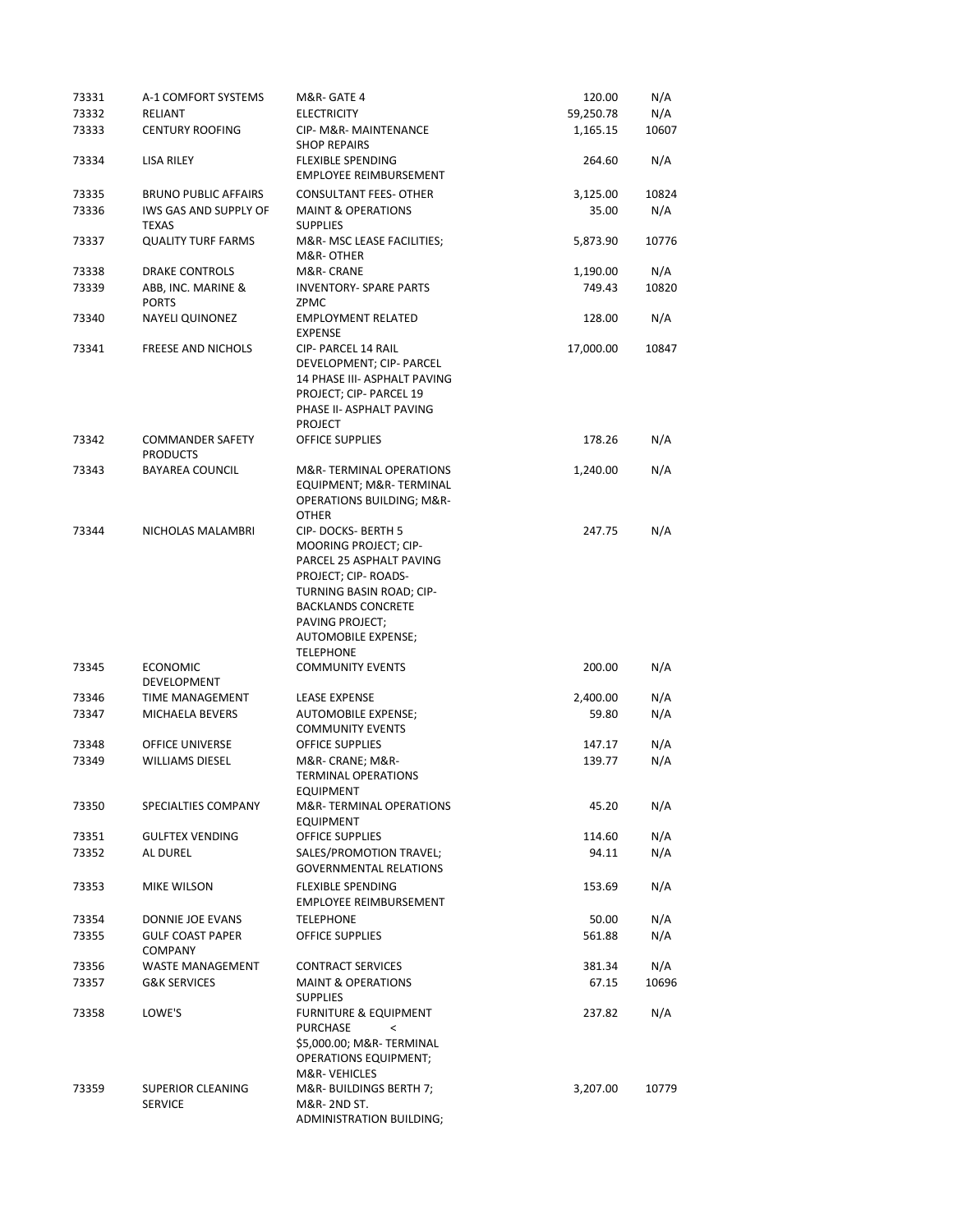#### M&R- SECURITY BUILDING; M&R- T.S. 1; M&R- T.S. 2

| 73360 | <b>STEWART &amp; STEVENSON</b><br><b>SERVICES</b> | M&R-TERMINAL OPERATIONS<br><b>EQUIPMENT</b>                                                                  | 9,539.76     | 10754 |
|-------|---------------------------------------------------|--------------------------------------------------------------------------------------------------------------|--------------|-------|
| 73361 | <b>CULLIGAN WATER</b><br><b>SYSTEMS</b>           | M&R- 2ND ST.<br>ADMINISTRATION BUILDING                                                                      | 112.00       | N/A   |
| 73362 | <b>MATHESON TRIGAS</b>                            | <b>MAINT &amp; OPERATIONS</b><br><b>SUPPLIES</b>                                                             | 128.52       | N/A   |
| 73363 | <b>GRAYBAR ELECTRIC</b>                           | M&R-WAREHOUSE 51                                                                                             | 281.19       | N/A   |
| 73364 | <b>BRAZOSPORT TIRE</b>                            | M&R-VEHICLES                                                                                                 | 95.00        | N/A   |
| 73365 | <b>BRAZOSPORT FACTS</b>                           | ADVERTISING- COMMUNITY                                                                                       | 995.00       | N/A   |
| 73366 | C.F. MCDONALD ELECTRIC                            | CIP- OTHER- ELECTRICAL<br><b>DISTRIBUTION HARDENING</b><br><b>PROJECT</b>                                    | 31,500.00    | 10773 |
| 73367 | JOHNSON SUPPLY                                    | M&R-VEHICLES                                                                                                 | 18.90        | N/A   |
| 73368 | <b>BRAZOS FASTENERS</b>                           | M&R- CRANE                                                                                                   | 30.86        | N/A   |
| 73369 | <b>CENTERPOINT ENERGY</b>                         | <b>WATER &amp; GAS</b>                                                                                       | 20.39        | N/A   |
| 73370 | <b>RO'VIN GARRETT</b>                             | <b>CIP-OTHER</b>                                                                                             | 67.26        | N/A   |
| 73371 | <b>MINER HOUSTON</b>                              | M&R-TERMINAL OPERATIONS<br>EQUIPMENT; M&R-<br><b>WAREHOUSE 51</b>                                            | 893.00       | N/A   |
| 73372 | <b>ERC ENVIRONMENTAL</b><br><b>CONSULTANTS</b>    | M&R- OPERATIONS BUILDING;<br>M&R-WH 51 OFFICE<br><b>COMPLEX</b>                                              | 8,040.00     | 10806 |
| 73373 | <b>JESSE HIBBETTS</b>                             | SALES/PROMOTION TRAVEL;<br><b>AUTOMOBILE EXPENSE;</b><br><b>OFFICE SUPPLIES</b>                              | 168.91       | N/A   |
| 73374 | <b>BEN WESTERLIN</b>                              | <b>FLEXIBLE SPENDING</b><br><b>EMPLOYEE REIMBURSEMENT</b>                                                    | 60.99        | N/A   |
| 73375 | <b>WEST GULF MARITIME</b><br><b>ASSOCIATION</b>   | DUES & MEMBERSHIPS-<br><b>ADMINISTRATION</b>                                                                 | 1,500.00     | N/A   |
| 73376 | <b>VERIZON WIRELESS</b>                           | <b>TELEPHONE</b>                                                                                             | 191.95       | N/A   |
| 73377 | AAA ASPAHLT PAVING                                | CIP- PARCEL 25 ASPHALT<br>PAVING PROJECT                                                                     | 853,313.21   | 10826 |
| 73378 | <b>BAYSTAR AGENCY</b>                             | <b>COMMUNITY EVENTS</b>                                                                                      | 593.75       | N/A   |
| 73379 | <b>JASON HULL</b>                                 | <b>GOVERNMENTAL RELATIONS;</b><br>TECHNICAL TRAINING;<br><b>TELEPHONE</b>                                    | 273.61       | N/A   |
| 73380 | <b>SCOTT BROOKS</b>                               | AUTOMOBILE EXPENSE;<br>TELEPHONE;<br>SALES/PROMOTION TRAVEL;<br>AUTOMOBILE EXPENSE;<br><b>OFFICE SUPPLES</b> | 449.41       | N/A   |
| 73381 | AIRGAS USA                                        | <b>MAINT &amp; OPERATIONS</b><br><b>SUPPLIES</b>                                                             | 183.67       | N/A   |
| 73382 | LISA RILEY                                        | <b>COMMUNITY EVENTS</b>                                                                                      | 1,241.47     | N/A   |
| 73383 | <b>NADIA BOWERS</b>                               | <b>COMMUNITY EVENTS</b>                                                                                      | 19.72        | N/A   |
| 73384 | <b>JEFF STRADER</b>                               | SALES/PROMOTION TRAVEL;<br><b>GOVERNMENTAL RELATIONS;</b><br>TECHNICAL TRAINING;<br><b>TELEPHONE</b>         | 470.14       | N/A   |
| 73385 | <b>COMCAST BUSINESS</b>                           | <b>CONTRACT SERVICES</b>                                                                                     | 1,703.16     | N/A   |
| 73386 | <b>SUNSTATES SECURITY</b>                         | <b>SECURITY SERVICE FEES</b>                                                                                 | 17,210.00    | N/A   |
| 73387 | <b>BROWN &amp; GAY ENGINEERS</b>                  | <b>CIP- GATE 14 GUARD HOUSE</b>                                                                              | 612.00       | 10634 |
| 73388 | <b>BRANDON ROBERTSON</b>                          | <b>AUTOMOBILE EXPENSE;</b><br><b>TELEPHONE</b>                                                               | 108.93       | N/A   |
| 73389 | <b>TEXAS STERLING</b><br><b>CONSTRUCTION</b>      | <b>CIP-B7 BACKLANDS</b><br>CONCRETE DEVELOPMENT<br><b>PROJECT</b>                                            | 2,281,913.53 | 10759 |
| 73390 | RCI ENGINEERING                                   | M&R-WAREHOUSE 52                                                                                             | 2,100.00     | 10857 |
| 73391 | MIMECAST NORTH<br>AMERICA                         | <b>CONTRACT SERVICES</b>                                                                                     | 467.25       | N/A   |
| 73392 | DAVID LOPEZ                                       | INS. CLAIMS-VISION-<br><b>EMPLOYEE; INS. CLAIMS-</b><br>VISION- DEPENDANT                                    | 80.00        | N/A   |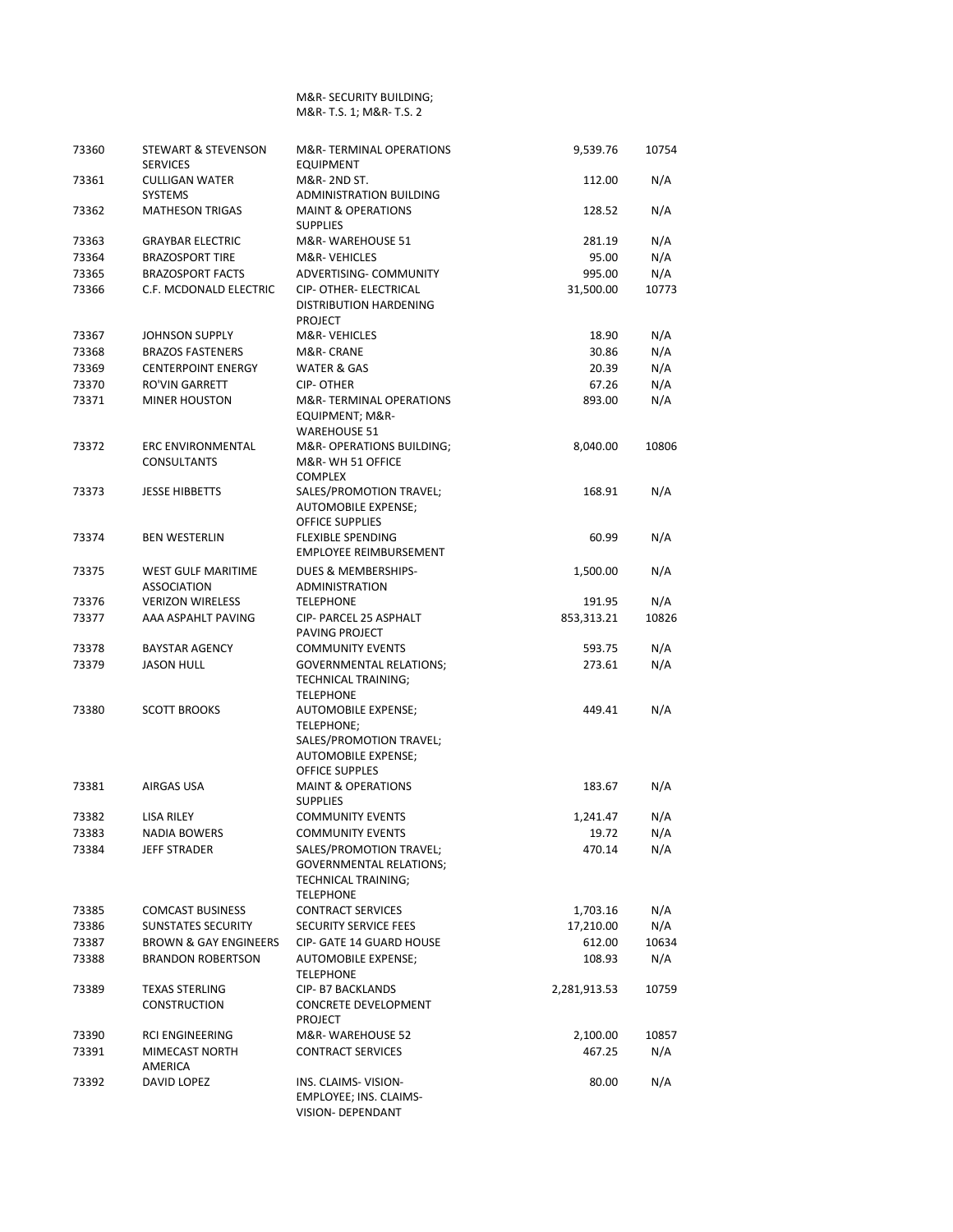| 73393 | <b>JESSICA LEASE</b>                             | INS. CLAIMS-VISION-<br><b>EMPLOYEE; INS. CLAIMS-</b>                                 | 513.40   | N/A   |
|-------|--------------------------------------------------|--------------------------------------------------------------------------------------|----------|-------|
|       |                                                  | VISION- DEPENDANT                                                                    |          |       |
| 73394 | TEI STAFFING                                     | <b>CONTRACT LABOR EXPENSE</b>                                                        | 1,060.20 | N/A   |
| 73395 | <b>OFFICE UNIVERSE</b>                           | OFFICE SUPPLIES                                                                      | 47.16    | N/A   |
| 73396 | FEDEX                                            | POSTAGE & FREIGHT; CIP-<br>ROADS-TURNING BASIN<br>ROAD                               | 89.37    | N/A   |
| 73397 | MIKE WILSON                                      | <b>COMMERCIAL EVENTS;</b><br>SALES/PROMOTION TRAVEL;                                 | 41.77    | N/A   |
| 73398 | <b>PATRICK'S ENTERPRISES</b>                     | <b>GOVERNMENTAL RELATIONS</b><br><b>EMPLOYMENT RELATED</b><br>EXPENSE; MAINT &       | 17.50    | N/A   |
| 73399 | <b>G&amp;K SERVICES</b>                          | <b>OPERATIONS SUPPLIES</b><br><b>MAINT &amp; OPERATIONS</b>                          | 67.15    | 10696 |
| 73400 | <b>TEXAS ASSOCIATION OF</b><br><b>COUNTIES</b>   | <b>SUPPLIES</b><br>PREPAID INSURANCE                                                 | 6,012.00 | N/A   |
| 73401 | <b>GIROUARD'S ACE</b><br>HARDWARE                | <b>MAINT &amp; OPERATIONS</b><br>SUPPLIES; OFFICE SUPPLIES;                          | 469.66   | N/A   |
|       |                                                  | M&R- CRANE; M&R- BERTH 7<br>CRANE; M&R- OPERATIONS<br>BUILDING; M&R- GATE 14;        |          |       |
|       |                                                  | M&R- SECURITY BUILDING;<br>M&R-WAREHOUSE 51; M&R-                                    |          |       |
|       |                                                  | T.S. 1; M&R- T.S. 2; M&R- MSC<br>LEASE FACILITIES; M&R-                              |          |       |
|       | <b>CULLIGAN WATER</b>                            | PARCEL 25                                                                            |          |       |
| 73402 | <b>SYSTEMS</b>                                   | M&R- T.S. 1; M&R-<br><b>OPERATONS BUILDING; M&amp;R-</b><br><b>BUILDINGS BERTH 7</b> | 758.00   | 10703 |
| 73403 | <b>GRAYBAR ELECTRIC</b>                          | M&R-WAREHOUSE 51;<br><b>MAINT &amp; OPERATIONS</b><br>SUPPLIES; M&R- GATE 4          | 588.37   | N/A   |
| 73404 | <b>TOYOTALIFT HOUSTON</b>                        | M&R-TERMINAL OPERATIONS<br><b>EQUIPMENT</b>                                          | 1,773.28 | 10859 |
| 73405 | PARK PLACE SPORTS &<br>AWARDS                    | <b>COMMUNITY EVENTS</b>                                                              | 39.00    | N/A   |
| 73406 | KILLUM PEST CONTROL                              | M&R-OPERATIONS BUILDING;<br>M&R- SCALE HOUSE; M&R-                                   | 675.00   | 10757 |
|       |                                                  | <b>MAINTENANCE BUILDING:</b><br>M&R- SECURITY BUILDING;                              |          |       |
|       |                                                  | M&R- T.S. 1; M&R- T.S. 2;<br>M&R-WH 51 OFFICE                                        |          |       |
|       |                                                  | COMPLEX; M&R-T.S. COOL<br>STORAGE FACILITY                                           |          |       |
| 73407 | <b>BRAZORIA COUNTY</b>                           | 2ND QUARTER APPRAISAL                                                                | 8,645.25 | N/A   |
|       | <b>APPRAISAL DISTRICT</b>                        | <b>DISTRICT FEES</b>                                                                 |          |       |
| 73408 | <b>BRAZORIA COUNTY SEPTIC</b><br><b>SERVICES</b> | <b>CONTRACT SERVICES:</b><br><b>CUSTOMER RELATED</b><br><b>OPERATIONAL EXPENSE</b>   | 1,253.00 | N/A   |
| 73409 | <b>BRAZOSPORT TIRE</b>                           | M&R-TERMINAL OPERATIONS<br><b>EQUIPMENT</b>                                          | 351.74   | N/A   |
| 73410 | <b>EVCO INDUSTRIAL</b><br>HARDWARE               | <b>MAINT &amp; OPERATIONS</b><br>SUPPLIES; M&R- CRANE                                | 352.21   | N/A   |
| 73411 | <b>B.E.A.R.S.</b>                                | <b>CONTRACT SERVICES</b>                                                             | 391.69   | N/A   |
| 73412 | <b>TRADEWINDS</b>                                | <b>SUBSCRIPTION FEES</b>                                                             | 1,175.00 | N/A   |
| 73413 | THE BRAZORIA COUNTY<br><b>NEWS</b>               | <b>COMMUNITY EVENTS</b>                                                              | 180.00   | N/A   |
| 73414 | AT&T                                             | <b>TELEPHONE</b>                                                                     | 843.44   | N/A   |
| 73415 | AT&T                                             | <b>TELEPHONE</b>                                                                     | 2,668.33 | N/A   |
| 73416 | COMCAST                                          | <b>CONTRACT SERVICES</b>                                                             | 149.76   | N/A   |
| 73417 | COMCAST                                          | <b>CONTRACT SERVICES</b>                                                             | 211.20   | N/A   |
| 73418 | INTEGRATED<br>ARCHITECTURE & DESIGN              | <b>COMMUNITY EVENTS</b>                                                              | 1,358.21 | N/A   |
| 73419 | THE LINCOLN NATIONAL<br>LIFE                     | <b>GROUP HEALTH AND RELATED</b><br>INSURANCE                                         | 640.77   | N/A   |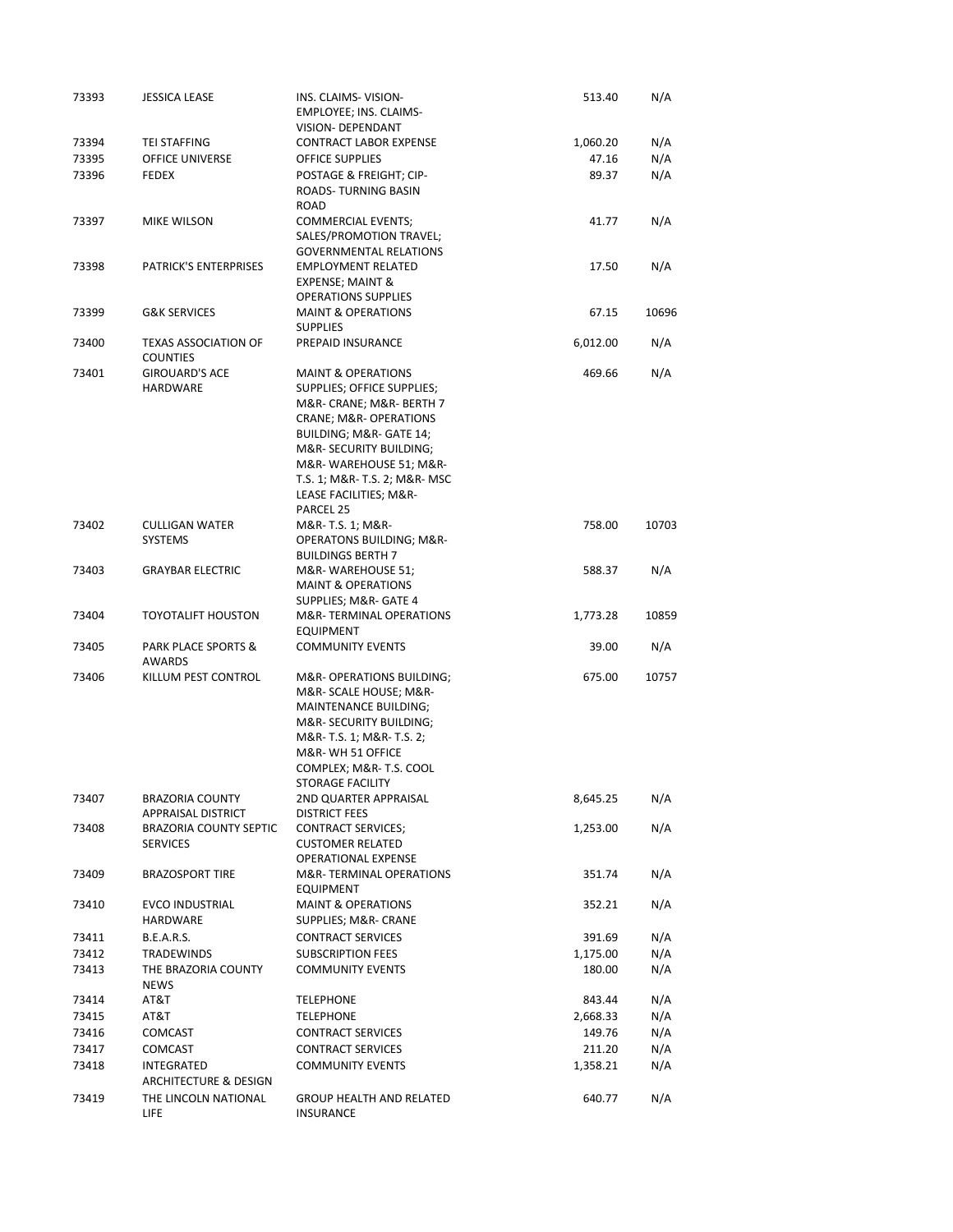| 73420          | <b>BEN WESTERLIN</b>                        | <b>FLEXIBLE SPENDING</b><br><b>EMPLOYEE REIMBURSEMENT</b>                                                                              | 164.60       | N/A             |
|----------------|---------------------------------------------|----------------------------------------------------------------------------------------------------------------------------------------|--------------|-----------------|
| 73421          | <b>QUILL CORPORATION</b>                    | <b>OFFICE SUPPLIES</b>                                                                                                                 | 20.36        | N/A             |
| 73422          | DETAIL PRODUCTS                             | OFFICE SUPPLIES                                                                                                                        | 36.19        | N/A             |
| 73423          | TRIPLE B SERVICES                           | <b>CIP-DOCKS VELASCO</b><br>TERMINAL                                                                                                   | 1,459,747.01 | 10735           |
| 73424          | PBK, INC.                                   | CIP- OTHER- ELECTRICAL<br>DISTRIBUTION HARDENING<br><b>PROJECT</b>                                                                     | 4,800.00     | 10632           |
| 73425          | <b>MOFFATT &amp; NICHOL</b>                 | <b>CIP-DOCKS VELASCO</b><br>TERMINAL; CIP- DOCKS- INNER<br><b>HARBOR BERTH REPAIRS</b>                                                 | 95,610.69    | 10713;<br>10725 |
| 73426          | <b>CANON SOLUTIONS</b>                      | M&R- OFFICE EQUIPMENT                                                                                                                  | 153.70       | N/A             |
| 73427          | <b>HURT COMPANY</b>                         | M&R-CRANE                                                                                                                              | 1,011.46     | 10866           |
| 73428          | <b>BROWN &amp; GAY ENGINEERS</b>            | <b>CIP- B7 BACKLANDS</b><br><b>CONCRETE PAVING PROJECT</b>                                                                             | 85,145.24    | 10709           |
| 73429          | <b>CECIL BOOTH</b>                          | <b>COMMUNITY EVENTS;</b><br>AUTOMOBILE EXPENSE;<br><b>TELEPHONE</b>                                                                    | 303.53       | N/A             |
| 73430          | <b>FORT BEND COUNTY</b><br><b>AUDITOR'S</b> | <b>CONSULTANT FEES- OTHER</b>                                                                                                          | 200,000.00   | N/A             |
| 73431          | DARLENE WINKLER                             | <b>COMMUNITY EVENTS</b>                                                                                                                | 2,025.18     | N/A             |
| 73432          | <b>WELLS FARGO</b>                          | <b>COMMERCIAL EVENTS;</b><br>SALES/PROMOTION TRAVEL;<br>TECHNICAL TRAINING; OFFICE<br>SUPPLIES; SAFETY VEST<br>SUPPLIES; SUBSCRIPTIONS | 7,342.85     | N/A             |
| 73433          | <b>LAUREN TIELKE</b>                        | INS. CLAIMS-VISION-<br>DEPENDANT                                                                                                       | 58.00        | N/A             |
| 73434          | <b>CITY OF FREEPORT</b>                     | WATER & GAS                                                                                                                            | 15.48        | N/A             |
| 73435          | <b>CITY OF FREEPORT</b>                     | WATER & GAS                                                                                                                            | 199.71       | N/A             |
| 73436          | <b>CITY OF FREEPORT</b>                     | WATER & GAS                                                                                                                            | 11,441.50    | N/A             |
| 73437          | <b>CITY OF FREEPORT</b>                     | WATER & GAS                                                                                                                            | 15.48        | N/A             |
| 73438          | <b>CITY OF FREEPORT</b>                     | WATER & GAS                                                                                                                            | 57.77        | N/A             |
| 73439          | <b>CITY OF FREEPORT</b>                     | <b>LEASE EXPENSE</b>                                                                                                                   | 10,000.00    | N/A             |
| 73440          | <b>CITY OF FREEPORT</b>                     | <b>COMMUNITY EVENTS</b>                                                                                                                | 500.00       | N/A             |
| 73441          | <b>CITY OF FREEPORT</b>                     | WATER & GAS; ELECTRICITY                                                                                                               | 1,600.50     | N/A             |
| 73442          | <b>TEI STAFFING</b>                         | <b>CONTRACT LABOR EXPENSE</b>                                                                                                          | 612.56       | N/A             |
| 73443          | <b>GULFTEX VENDING</b>                      | <b>OFFICE SUPPLIES</b>                                                                                                                 | 136.11       | N/A             |
| 73444          | <b>THOMAS PERRYMAN</b>                      | <b>COMMISSION FEES- APRIL</b><br>2015                                                                                                  | 865.00       | N/A             |
| 50071          | RAVI K. SINGHANIA                           | <b>COMMISSION FEES- APRIL</b><br>2015                                                                                                  | 665.00       | N/A             |
| 50072          | <b>BILL J. TERRY</b>                        | <b>COMMISSION FEES- APRIL</b><br>2015                                                                                                  | 865.00       | N/A             |
| 50073          | PAUL A. KRESTA                              | <b>COMMISSION FEES- APRIL</b><br>2015                                                                                                  | 895.00       | N/A             |
| 50074          | JOHN HOSS                                   | <b>COMMISSION FEES- APRIL</b><br>2015                                                                                                  | 920.00       | N/A             |
| 50075<br>73445 | <b>SHANE PIRTLE</b>                         | <b>COMMISSION FEES- APRIL</b><br>2015                                                                                                  | 865.00       | N/A<br>N/A      |
|                | <b>GULF COAST PAPER</b><br><b>COMPANY</b>   | OFFICE SUPPLIES                                                                                                                        | 125.86       |                 |
| 73446          | <b>G&amp;K SERVICES</b>                     | M&R- 2ND ST.<br><b>ADMINISTRATION BUILDING;</b><br><b>MAINT &amp; OPERATIONS</b><br><b>SUPPLIES</b>                                    | 221.91       | 10696           |
| 73447          | AT&T                                        | <b>TELEPHONE</b>                                                                                                                       | 452.50       | N/A             |
| 73448          | <b>GRAYBAR ELECTRIC</b>                     | M&R-WAREHOUSE 51; M&R-<br>SPRINKLER SYSTEM                                                                                             | 808.05       | N/A             |
| 73449          | <b>TOYOTALIFT HOUSTON</b>                   | M&R-TERMINAL OPERATIONS<br><b>EQUIPMENT</b>                                                                                            | 227.39       | N/A             |
| 73450          | AT&T                                        | <b>TELEPHONE</b>                                                                                                                       | 31.34        | N/A             |
| 73451          | KILLUM PEST CONTROL                         | M&R- GATE 4; M&R- GATE 14                                                                                                              | 80.00        | N/A             |
| 73452          | AT&T                                        | <b>TELEPHONE</b>                                                                                                                       | 452.58       | N/A             |
| 73453          | <b>OZARKA</b>                               | OFFICE SUPPLIES                                                                                                                        | 188.83       | N/A             |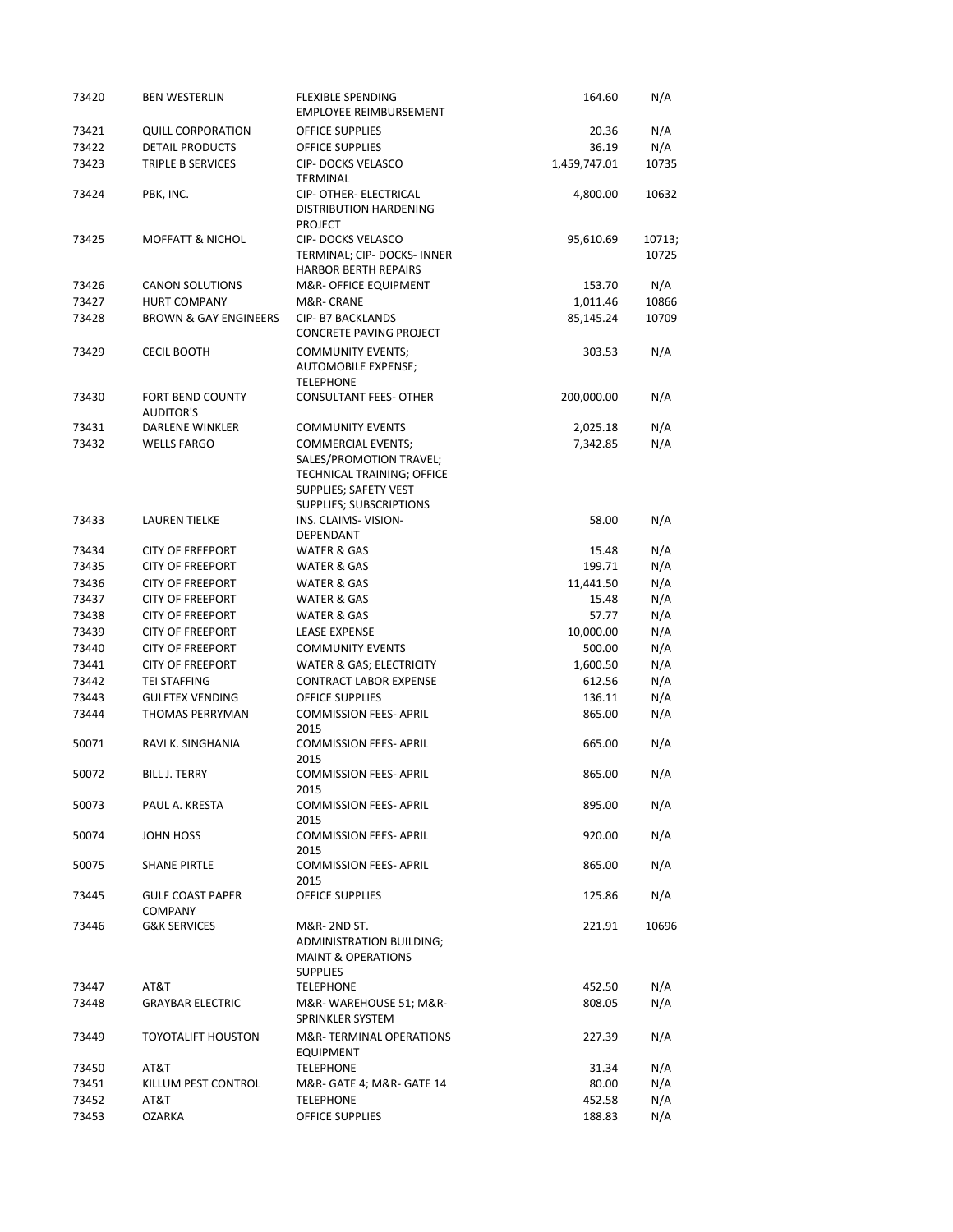| 73454 | UNUM LIFE INSURANCE                              | <b>GROUP HEALTH AND RELATED</b>                                                                          | 763.11    | N/A   |
|-------|--------------------------------------------------|----------------------------------------------------------------------------------------------------------|-----------|-------|
| 73455 | <b>HAGEMEYER NORTH</b><br>AMERICA                | <b>INSURANCE</b><br><b>FURNITURE &amp; EQUIPMENT</b><br><b>PURCHASE</b><br>$\overline{\phantom{a}}$      | 310.56    | N/A   |
| 73456 | <b>VELASCO DRAINAGE</b>                          | \$5,000.00; OFFICE SUPPLIES<br>CIP- NEW ADMINISTRATION                                                   | 8,505.00  | N/A   |
|       | <b>DISTRICT</b>                                  | <b>BUILDING; CIP- DOCKS-</b><br>VELASCO TERMINAL; CIP-<br><b>BACKLANDS CONCRETE</b><br>PAVING PROJECT    |           |       |
| 73457 | U.S. HEALTHWORKS<br><b>MEDICAL GROUP</b>         | <b>EMPLOYMENT RELATED</b><br><b>EXPENSE</b>                                                              | 62.00     | N/A   |
| 73458 | <b>MOTION INDUSTRIES</b>                         | M&R- BERTH 7 CRANE                                                                                       | 130.23    | N/A   |
| 73459 | PINKERTON CONSULTING<br>& INVESTIGATIONS         | <b>EMPLOYMENT RELATED</b><br><b>EXPENSE</b>                                                              | 223.50    | N/A   |
| 73460 | AT&T                                             | <b>TELEPHONE</b>                                                                                         | 129.66    | N/A   |
| 73461 | AT&T                                             | <b>TELEPHONE</b>                                                                                         | 100.84    | N/A   |
| 73462 | DATA VOX                                         | OFFICE EQUIPMENT                                                                                         | 21,581.10 | 10871 |
| 73463 | AT&T                                             | <b>FURNITURE &amp; EQUIPMENT</b><br><b>PURCHASE</b><br>$\overline{\phantom{0}}$<br>\$5,000.00; TELEPHONE | 542.03    | N/A   |
| 73464 | <b>UPS SUPPLY CHAIN</b><br><b>SOLUTIONS</b>      | M&R- BERTH 7 CRANE                                                                                       | 227.87    | N/A   |
| 73465 | <b>BEN WESTERLIN</b>                             | <b>FLEXIBLE SPENDING</b><br>EMPLOYEE REIMBURSEMENT                                                       | 174.84    | N/A   |
| 73466 | <b>QUILL CORPORATION</b>                         | <b>OFFICE SUPPLIES</b>                                                                                   | 29.98     | N/A   |
| 73467 | <b>SUN LIFE &amp; HEALTH</b><br><b>INSURANCE</b> | <b>GROUP HEALTH AND RELATED</b><br><b>INSURANCE</b>                                                      | 773.57    | N/A   |
| 73468 | AT&T                                             | <b>TELEPHONE</b>                                                                                         | 452.70    | N/A   |
| 73469 | <b>VICKI L. SMITH</b>                            | <b>FLEXIBLE SPENDING</b><br><b>EMPLOYEE REIMBURSEMENT</b>                                                | 206.50    | N/A   |
| 73470 | NIDEC AVTRON<br><b>AUTOMATION</b>                | M&R- CRANE                                                                                               | 3,057.50  | N/A   |
| 73471 | A-1 COMFORT SYSTEMS                              | M&R- OPERATIONS BUILDING                                                                                 | 649.00    | N/A   |
| 73472 | AT&T                                             | <b>TELEPHONE</b>                                                                                         | 277.56    | N/A   |
| 73473 | RELIANT                                          | <b>ELECTRICITY</b>                                                                                       | 16.38     | N/A   |
| 73474 | AIRGAS USA                                       | <b>MAINT &amp; OPERATIONS</b><br><b>SUPPLIES</b>                                                         | 114.98    | N/A   |
| 73475 | <b>SWISHER &amp; SWISHER</b>                     | M&R- OTHER                                                                                               | 463.33    | 10684 |
| 73476 | PAUL F. RICHARDSON                               | <b>FREEPORT HARBOR CHANNEL</b><br><b>IMPROVEMENT PROJECT</b>                                             | 51,725.83 | 10610 |
| 73477 | <b>LIA ENGINEERING</b>                           | CIP-DOCKS-VELASCO<br><b>TERMINAL</b>                                                                     | 38,926.85 | 10615 |
| 73478 | <b>SUNSTATES SECURITY</b>                        | <b>SECURITY SERVICE FEES</b>                                                                             | 36,082.45 | N/A   |
| 73479 | WEST ROTARY CLUB                                 | <b>COMMUNITY EVENTS-</b><br><b>COMMISSIONER</b>                                                          | 72.00     | N/A   |
| 73480 | <b>G4S TECHNOLOGY</b>                            | <b>TELEPHONE</b>                                                                                         | 1,500.00  | N/A   |
| 73481 | <b>FREESE AND NICHOLS</b>                        | BERTH 2 FLOODWALL<br><b>MODIFICATION</b>                                                                 | 861.14    | 10851 |
| 73482 | HDR, INC.                                        | BERTH 2 FLOODWALL<br>MODIFICATION                                                                        | 20,532.33 | 10852 |
| 73483 | <b>AED SUPERSTORE</b>                            | EQUIPMENT                                                                                                | 6,375.24  | 10867 |
| 73484 | SI GROUP                                         | <b>EMPLOYMENT RELATED</b><br><b>EXPENSE</b>                                                              | 2,587.84  | N/A   |
| 73485 | ABBEY JOHNSON                                    | <b>EMPLOYMENT RELATED</b><br><b>EXPENSE</b>                                                              | 128.00    | N/A   |
| 73486 | ALVIN- MANVEL AREA<br><b>CHAMBER OF COMMERCE</b> | <b>COMMUNITY EVENTS</b>                                                                                  | 20.00     | N/A   |
| 73487 | <b>CENTERPOINT ENERGY</b>                        | CIP- OTHER- ELECTRICAL<br>DISTRIBUTION HARDENING<br>PROJECT                                              | 1,982.14  | N/A   |
| 73488 | <b>BLUECROSS BLUESHIELD</b><br>OF TEXAS          | <b>GROUP HEALTH AND RELATED</b><br>INSURANCE                                                             | 33,632.02 | N/A   |
| 73489 | <b>GLENN CARLSON</b>                             | <b>COMMERCIAL EVENTS;</b><br>SALES/PROMOTION TRAVEL                                                      | 1,281.65  | N/A   |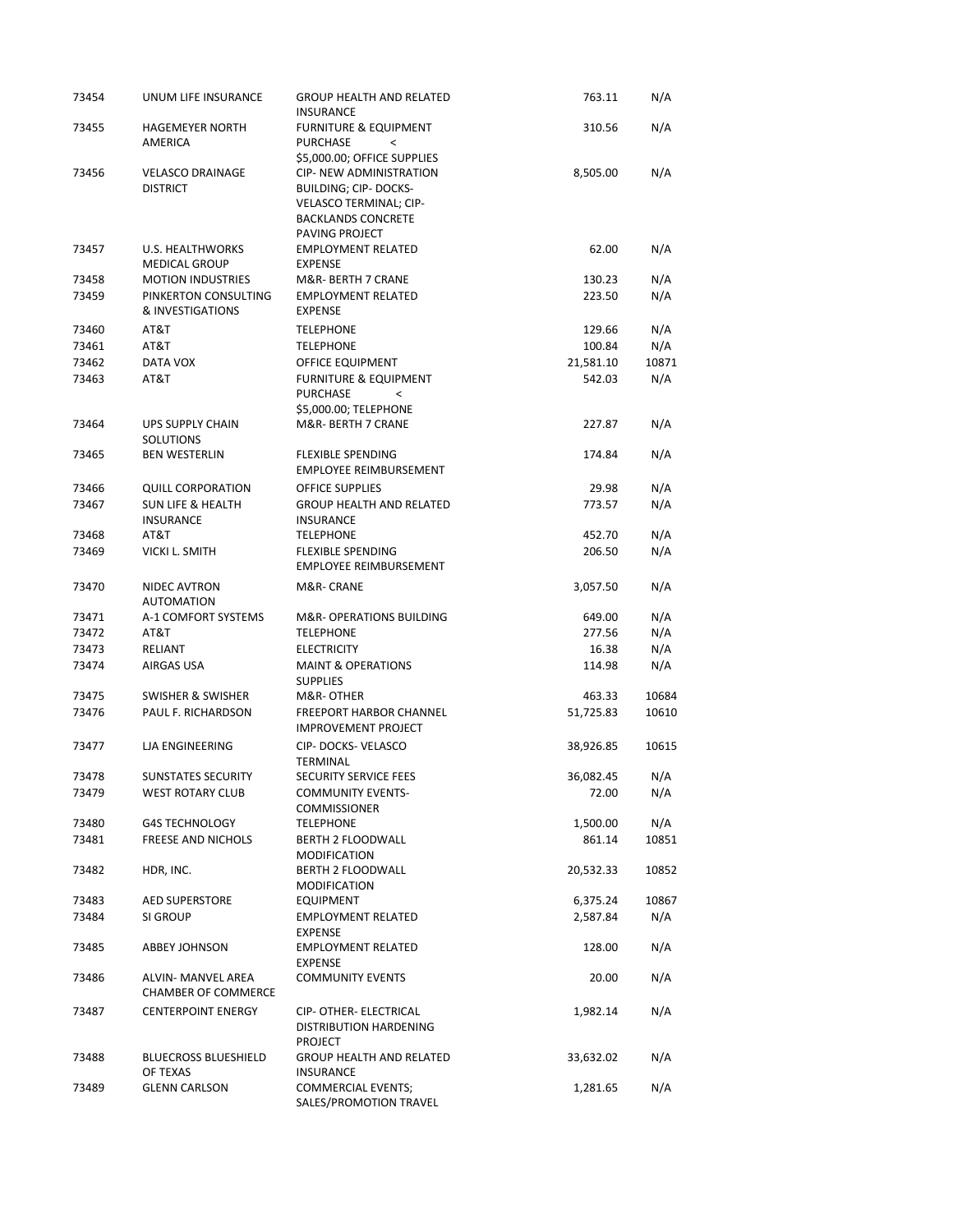## PORT FREEPORT OPERATIONS ACCOUNT EXPENDITURES

| Check |     |        |        |  |
|-------|-----|--------|--------|--|
| To    | For | Amount | Number |  |
|       |     |        |        |  |
|       |     |        |        |  |

## PORT FREEPORT WIRE TRANSFERS

|              |                                                    |                                                                                   |                                                                              |              | Purchase  |
|--------------|----------------------------------------------------|-----------------------------------------------------------------------------------|------------------------------------------------------------------------------|--------------|-----------|
| Documen<br>t |                                                    |                                                                                   |                                                                              |              | Order     |
| No.          | To                                                 | For                                                                               | Account                                                                      | Amount       | Number    |
| 5000         | <b>TEXAS GULF BANK</b><br>PAYROLL ACCOUNT          | <b>TRANSFER FOR PAYROLL</b><br>3/05/2015                                          | <b>TEXAS GULF</b><br><b>BANK PORT</b><br><b>OPERATIONS</b><br>ACCOUNT        | 111,775.14   | <b>NA</b> |
| 5001         | <b>TEXPOOL 2013A SERIES</b><br><b>DEBT SERVICE</b> | TRANSFER TO 2013A SENIOR<br>LIEN DEBT SERVICE FUND                                | <b>TEXAS GULF</b><br><b>BANK PORT</b><br><b>OPERATIONS</b><br><b>ACCOUNT</b> | 231,926.00   | <b>NA</b> |
| 5002         | TEXPOOL I&S 2006 SERIES                            | <b>TRANSFER TO I&amp;S</b>                                                        | <b>TEXAS GULF</b><br><b>BANK PORT</b><br><b>OPERATIONS</b><br><b>ACCOUNT</b> | 194,000.22   | <b>NA</b> |
| 5003         | <b>TEXPOOL CAPITAL NOTE</b><br><b>DEBT SERVICE</b> | <b>TRANSFER TO CAPITAL NOTE</b><br>FOR DEBT SERVICE                               | <b>TEXPOOL</b><br><b>PORT</b><br><b>OPERATIONS</b><br>ACCOUNT                | 132,911.70   | <b>NA</b> |
| 5004         | <b>TEXAS GULF BANK</b><br><b>ACCOUNTS PAYABLE</b>  | <b>TRANSFER FOR ACCOUNTS</b><br>PAYABLE                                           | <b>TEXAS GULF</b><br><b>BANK PORT</b><br><b>OPERATIONS</b><br><b>ACCOUNT</b> | 132,853.04   | <b>NA</b> |
| 5005         | <b>TEXAS GULF BANK</b><br><b>ACCOUNTS PAYABLE</b>  | <b>TRANSFER FOR ACCOUNTS</b><br><b>PAYABLE</b>                                    | <b>TEXAS GULF</b><br><b>BANK PORT</b><br><b>OPERATIONS</b><br>ACCOUNT        | 3,222,410.86 | <b>NA</b> |
| 5006         | ZHENHUA HEAVY<br><b>INDUSTRIES</b>                 | WIRE OF FUNDS FOR<br>PURCHASE ORDER- CRANE<br><b>PARTS</b>                        | <b>TEXAS GULF</b><br><b>BANK PORT</b><br><b>OPERATIONS</b><br><b>ACCOUNT</b> | 40,028.50    | 10688     |
| 5008         | <b>TEXAS GULF BANK PORT</b><br>OPERATIONS ACCOUNT  | <b>TRANSFER FOR ACCOUNTS</b><br>PAYABLE                                           | <b>TEXPOOL</b><br><b>PORT</b><br><b>OPERATIONS</b><br>ACCOUNT                | 500,000.00   | <b>NA</b> |
| 5009         | <b>TEXAS GULF BANK</b><br>PAYROLL ACCOUNT          | <b>TRANSFER FOR PAYROLL</b><br>03/19/2015                                         | <b>TEXAS GULF</b><br><b>BANK PORT</b><br><b>OPERATIONS</b><br><b>ACCOUNT</b> | 109,164.81   | ΝA        |
| 5010         | <b>TEXAS GULF BANK</b><br><b>ACCOUNTS PAYABLE</b>  | <b>TRANSFER FOR ACCOUNTS</b><br>PAYABLE                                           | <b>TEXAS GULF</b><br><b>BANK PORT</b><br>OPERATIONS<br><b>ACCOUNT</b>        | 1,881,655.24 | <b>NA</b> |
| 5010-2       | <b>MASS MUTUAL</b><br>RETIREMENT SOLUTIONS         | TRANSFER OF EMPLOYEE 457<br>PLAN CONTRIBUTIONS                                    | <b>TEXAS GULF</b><br><b>BANK</b><br>PAYROLL<br>ACCOUNT                       | 7,124.72     | ΝA        |
| 5011         | TEXAS GULF BANK<br>PAYROLL ACCOUNT                 | <b>TRANSFER FOR EMPLOYER</b><br><b>MATCHING RETIREMENT</b><br><b>CONTRIBUTION</b> | <b>TEXAS GULF</b><br><b>BANK PORT</b><br>OPERATIONS<br><b>ACCOUNT</b>        | 10,097.88    | NA        |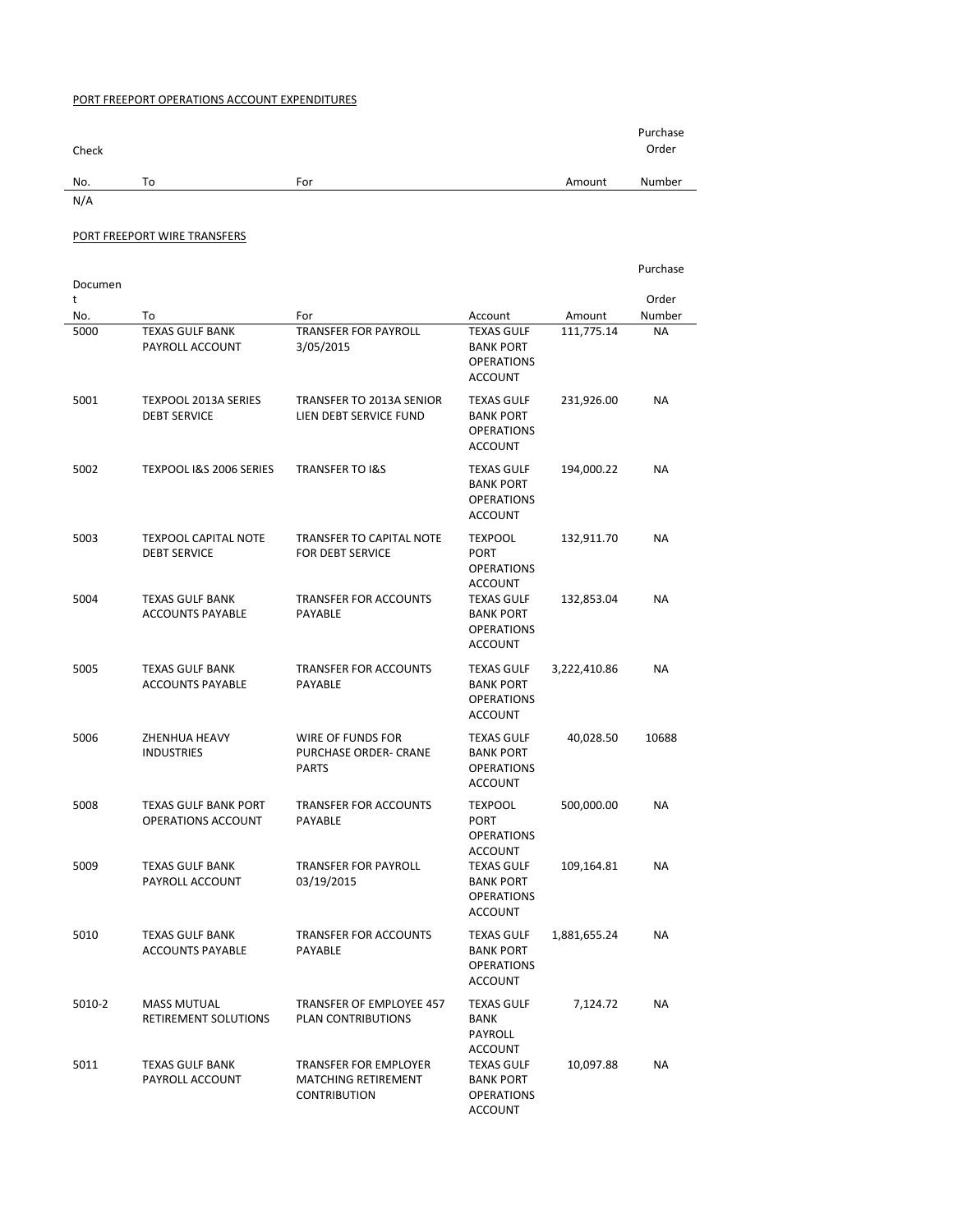| 5012              | <b>MASS MUTUAL</b><br><b>RETIREMENT SOLUTIONS</b> | <b>TRANSFER OF EMPLOYER</b><br><b>MATCHING 457 PLAN</b><br><b>CONTRIBUTIONS</b> | <b>TEXAS GULF</b><br><b>BANK</b><br><b>PAYROLL</b><br><b>ACCOUNT</b>         | 10,097.88                | <b>NA</b>  |
|-------------------|---------------------------------------------------|---------------------------------------------------------------------------------|------------------------------------------------------------------------------|--------------------------|------------|
| 5013              | <b>TEXAS GULF BANK</b><br><b>ACCOUNTS PAYABLE</b> | <b>TRANSFER FOR ACCOUNTS</b><br><b>PAYABLE</b>                                  | <b>TEXAS GULF</b><br><b>BANK PORT</b><br><b>OPERATIONS</b><br><b>ACCOUNT</b> | 235,062.52               | <b>NA</b>  |
| 5014              | <b>BANK OF AMERICA</b>                            | SENIOR LIEN REVENUE NOTE<br>2013B DEBT SERVICE<br><b>PAYMENT</b>                | <b>TEXAS GULF</b><br><b>BANK PORT</b><br><b>OPERATIONS</b><br><b>ACCOUNT</b> | 4,187.77                 | <b>NA</b>  |
| 5015              | <b>MASS MUTUAL</b><br><b>RETIREMENT SOLUTIONS</b> | <b>TRANSFER OF EMPLOYEE</b><br>RETIREMENT PLAN LOAN<br><b>PAYMENTS</b>          | <b>TEXAS GULF</b><br><b>BANK</b><br><b>PAYROLL</b><br><b>ACCOUNT</b>         | 2,235.47                 | <b>NA</b>  |
| 5016              | <b>TEXAS GULF BANK</b><br><b>ACCOUNTS PAYABLE</b> | <b>TRANSFER FOR ACCOUNTS</b><br>PAYABLE                                         | <b>TEXAS GULF</b><br><b>BANK PORT</b><br><b>OPERATIONS</b><br><b>ACCOUNT</b> | 36,895.81                | <b>NA</b>  |
| 5017              | <b>TEXAS GULF BANK</b><br>PAYROLL ACCOUNT         | <b>TRANSFER FOR PAYROLL</b><br>4/02/2015                                        | <b>TEXAS GULF</b><br><b>BANK PORT</b><br><b>OPERATIONS</b><br><b>ACCOUNT</b> | 114,055.22               | <b>NA</b>  |
|                   | PORT FREEPORT PAYROLL ACCOUNT EXPENDITURES        |                                                                                 |                                                                              |                          |            |
|                   |                                                   |                                                                                 |                                                                              |                          | Purchase   |
| Description/Date  |                                                   | Amount                                                                          | Order<br>Number                                                              |                          |            |
|                   |                                                   |                                                                                 |                                                                              |                          |            |
| ADP<br><b>ADP</b> | 3/5/2015<br>3/19/2015                             |                                                                                 |                                                                              | 107,143.14<br>104,436.62 | N/A<br>N/A |
|                   |                                                   |                                                                                 |                                                                              |                          |            |

A motion was made by Commissioner Pirtle to approve the disbursements. The motion was seconded by Commissioner Perryman with all Commissioners present voting in favor of the motion.

- 6. Reports from Executive Staff & Commissioners:
	- A. Receive report from Executive Port Director/CEO on activities and matters related to federal, state and local governmental affairs. Port tenant updates, USCOE, rail issues, HGAC/TPC, AAPA Committees, leases, contracts, upcoming Port and civic events and other related administrative and governmental affairs.

Mr. Carlson introduced Dianna Kile, the Port's new Director of External and Governmental Affairs who thanked the Port for the opportunity and looks forward to the future. Commissioner-Elect Rudy Santos was also recognized and will be joining the Board in June. The Port's annual Take-A-Child Fishing Tournament is set for May 9<sup>th</sup> at Freeport Municipal Park with the Captain's Dinner to be held May 7<sup>th</sup> at River Place. Mr. Carlson updated the Board on the feasibility credit sharing agreement and Hoegh vessel preparations stating cargo is expected June 1<sup>st</sup> and the first sailing later that month. The final gate for the Panama Canal expansion has been installed which puts the project at 88% completion; anticipate flooding the new locks within the next 30 days. Freeport LNG received financing of \$4.56 billion for the third train. Mr. Carlson also reported that progress is being made in the search for a new Sales Manager with the assistance of Shey-Harding executive search firm.

B. Receive report from Chief Financial Officer on monthly activity and matters related to financial results, investments, insurance, leases, contracts and other related administrative and governmental affairs.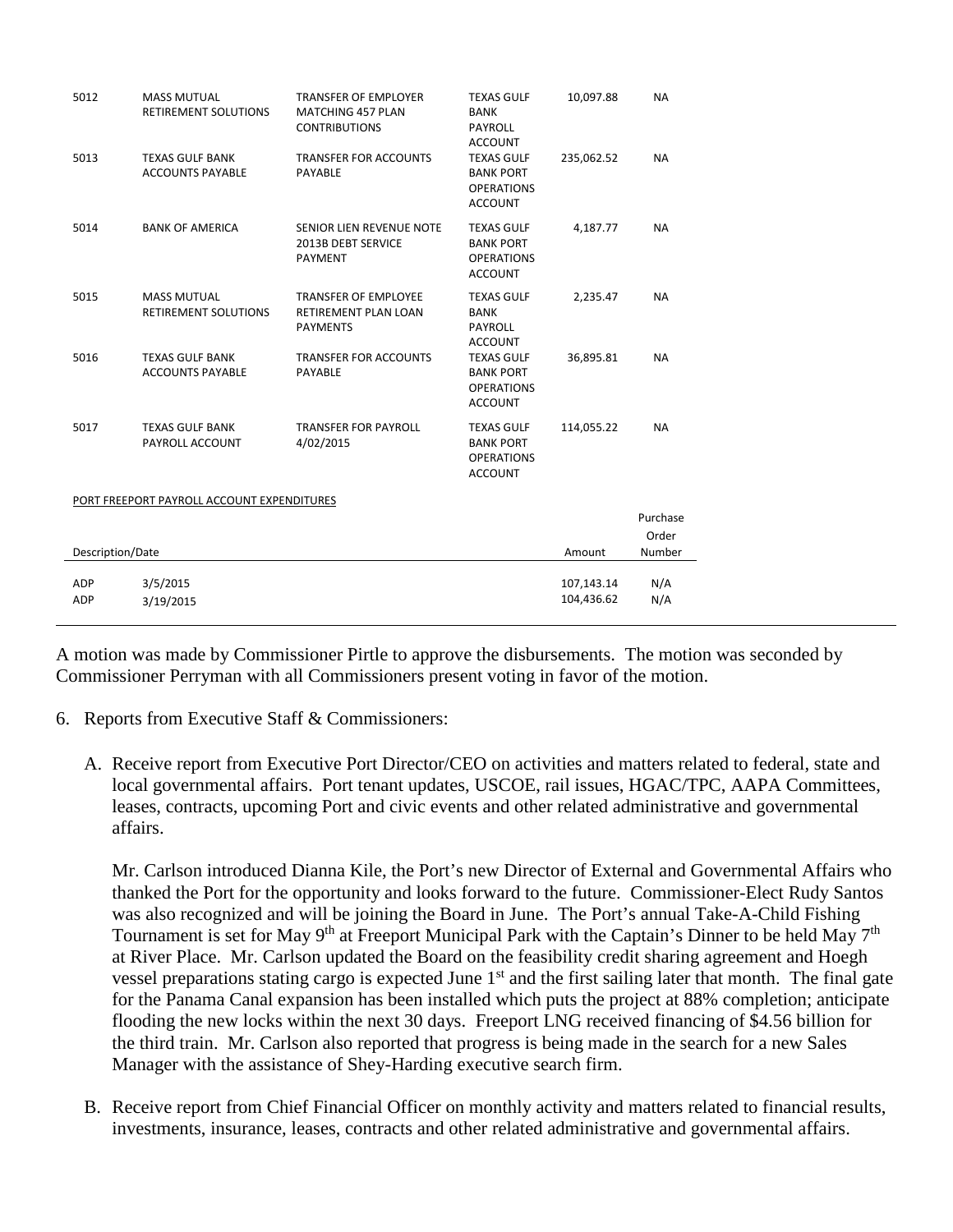In addition to his report, Mr. Strader gave a brief presentation to the Board for the last 6 months of financial activity. Ms. Campus answered questions from Commissioners regarding employee boarding ship vessels and insurance stating that when an employee boards a vessel, because they are not conducting actual work of a seaman, they will be covered under worker's comp. If an employee is on the Port-owned security boat, the Maritime Employers Liability would provide coverage.

C. Receive report from Director of Engineering on activities and matters related to Freeport Harbor Federal Channel, capital projects and other projects, Hydrographic Report and other related facility engineering matters.

In addition to his report, Mr. Hull stated that the Freeport Harbor Non-Federal Widening Channel is 100% complete with dredging. He also shared photos of ongoing projects including the new administration building, Parcel 25 asphalt, Turning Basin Road as well as the Dock 2 sheet pile repair project.

D. Receive report from Director of Operations on activities and matters related to operations, vessel activity, tonnage and other related port operation matters.

Mr. Durel reported that tonnage and activity is up compared to last year with one of the main drivers being Vulcan limestone. He commented that the staging of trucks has helped relieve the previous truck issues. Commissioner Hoss commended Mr. Durel and staff for working to relieve the congestion. He also shared photos of large pieces of dryers and re-boilers headed to Dow Chemical and updated the Board on the platform repair to the Gottwald and the fracture around a manhole to gantry crane #1.

E. Receive report from Director of Protective Services on matters related to safety meetings/injury report, security meetings, EMS update and other related safety, security and environmental matters.

In addition to his report, Mr. Hogan reported on remote testing for the cranes which will allow ABB to remote in to the cranes if there is a problem and they are not onsite. He also update the Board on recent network issues and future system upgrades.

F. Receive report from Director of Economic Development on activities and matters related to sales reports, industry meetings and Port presentations, Port events, advertising and web activity, Foreign-Trade Zone and other related trade development or community relation matters.

In addition to his report, Mr. Wilson updated the Board on House Bill 1321 progress which has now moved into the Senate Transportation Committee for review. At Commissioner Singhania's request, Mr. Wilson also gave an update on the progress with the Highway 36A Coalition.

G. Receive report from Commissioners on matters related to meetings and conferences attended, Port presentations and other related Port Commission matters.

Commissioners Pirtle requested adding an item to the future budget to sponsor such events as the Intergalactic Nemesis and have the ability to commit sponsorships for events immediately. He also reported attending the Chamber of Commerce event.

7. Receive comments from the Public.

There were no comments.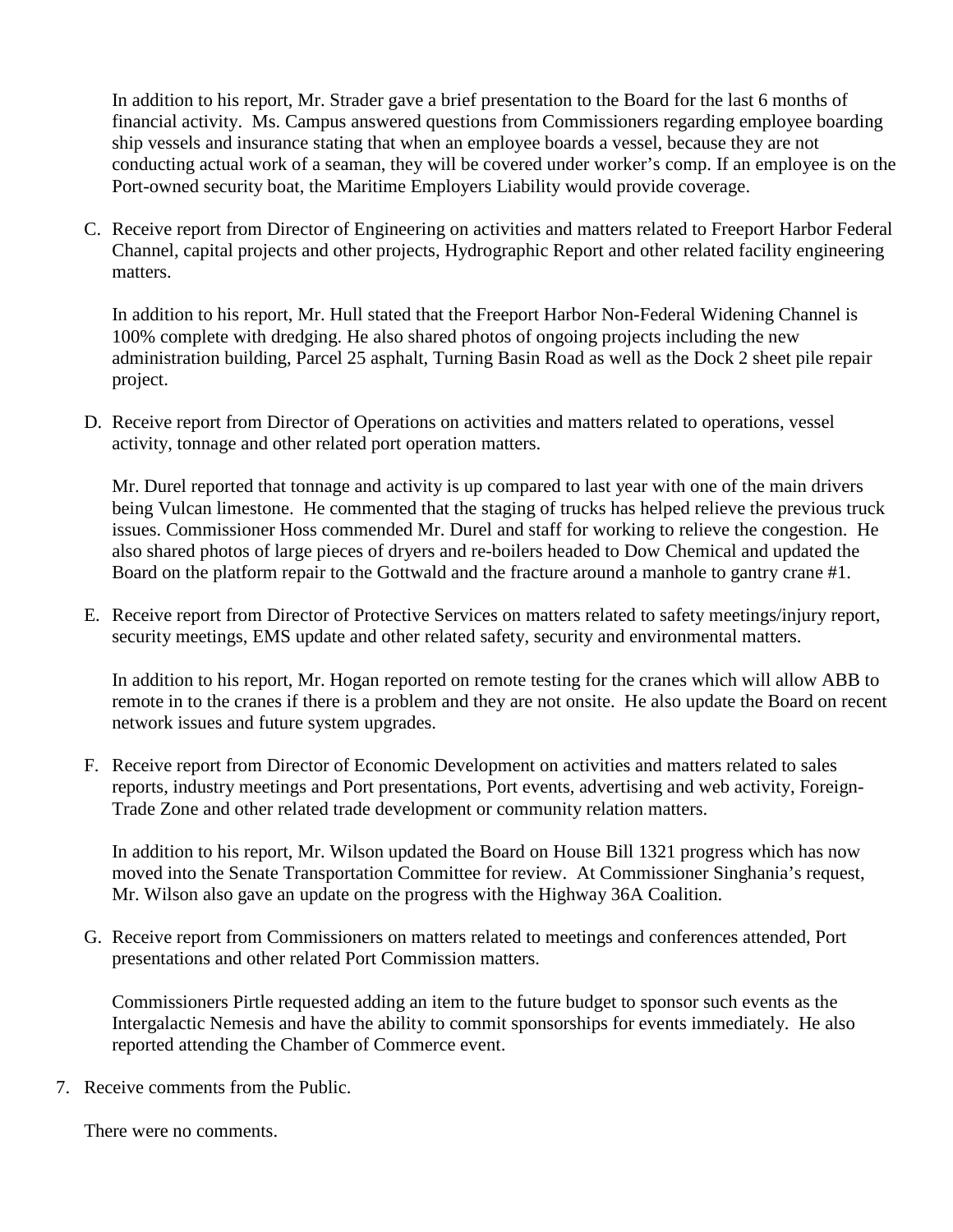8. Approval of Professional Services Agreement for Demolition of Transit Shed #2.

Mr. Hull stated that it is his recommendation along with that of the Capital Planning Committee to approve an agreement with PBK in the amount of \$145,000 for the engineering, design and management services relating to the proposed demolition of transit shed 2. Commissioner Pirtle agreed with the recommendation but requests staff evaluate the shed without removing the roof.

A motion was made by Commissioner Singhania to approve the agreement. The motion was seconded by Commissioner Pirtle with all Commissioners present voting in favor of the motion.

9. Approval authorizing Velasco Drainage District temporary closure to South Levee Road for Repairs.

Mr. Hull explained that VDD wants to temporarily close this road for approximately 2 months to make repairs. It is his recommendation along with the Capital Planning Committee to allow this closure.

A motion was made by Commissioner Singhania to approve the closure. The motion was seconded by Commissioner Kresta with all Commissioners present voting in favor of the motion.

10. Approval authorizing Executive Port Director/CEO to execute Letter of Intent between the Port and U.S. Army Corps of Engineers to cost-share proposed improvements to Dredge Material Placement Area #1. Mr. Hull explained that in order to move forward with contributed funds to the MOA and raise the levee at Placement Area 1, the Corps requires a letter of intent from the Port. It is Mr. Hull's recommendation to sign the letter and move forward with the project.

A motion was made by Commissioner Pirtle to approve the letter. The motion was seconded by Commissioner Perryman with all Commissioners present voting in favor of the motion.

11. Approval of the purchase of explosive detection equipment, pursuant to the 2013 Port Security Grant Program.

As part of the 2013 Port security grant program, Mr. Hogan explained the Port received an approval to purchase two SEEKERe explosive detection kits. The total price for the kit is \$38,410 which is \$5,958 over the grant amount received. Combining the contribution from the Port of \$8,113 and the overage, it brings the total Port contribution to \$14,071.

A motion was made by Commissioner Singhania to approve the purchase. The motion was seconded by Commissioner Pirtle with all Commissioners present voting in favor of the motion.

12. Approval of invoice submitted by Velasco Drainage District for engineering and inspections related to various Port projects

This item was tabled for further review.

13. Approval of stevedore license application submitted by Red Hook Stevedores.

Mr. Durel stated that Red Hook will be the stevedore receiver of Hoegh Autoliners and it is his recommendation to approve the application. Mr. Tom Griffith, Director of Operations with Red Hook gave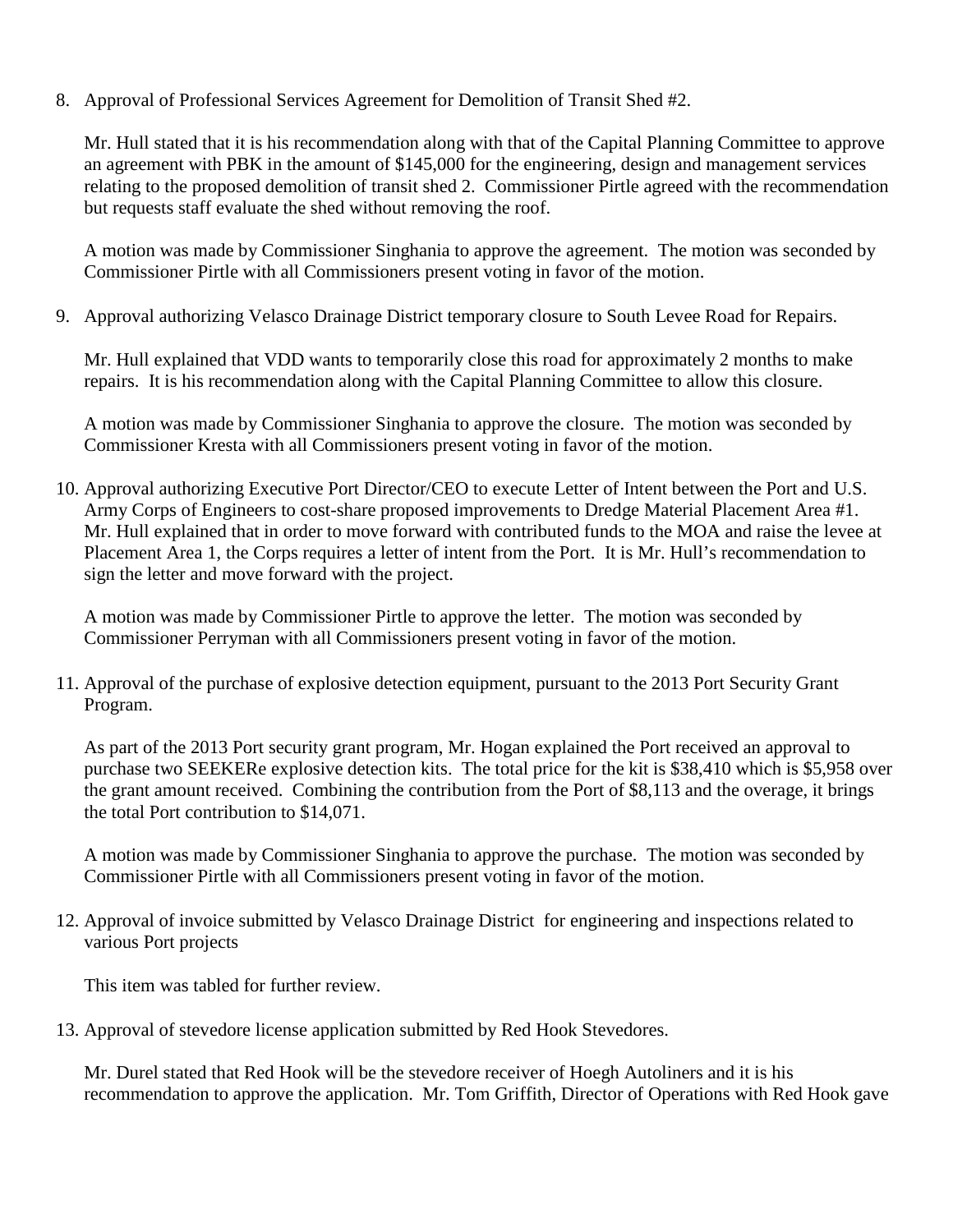a brief summary about the company and training that will take place. Mr. Joseph Abbate with Hoegh Lines also spoke on behalf of Red Hook.

A motion was made by Commissioner Pirtle to approve the application. The motion was seconded by Commissioner Perryman with all Commissioners present voting in favor of the motion.

14. Approval of contract with AdHere Creative for Port Freeport website redesign.

After receiving the presentation in Operations Committee and reviewing the contract presented, Ms. Riley recommended approval of the contract as they feel AdHere will fulfill all the needs the Port is requesting for the new website redesign.

A motion was made by Commissioner Pirtle to approve the contract. The motion was seconded by Commissioner Kresta with all Commissioners present voting in favor of the motion.

15. Approval of Port Policies 5.1, 5.6, 5.7 and 6.3.

Mr. Strader explained that these policies were previously reviewed by the Personnel Committee with the recommended changes to the four policies. The changes have been incorporated and it is his recommendation to approve the policies presented.

A motion was made by Commissioner Kresta to approve the policies. The motion was seconded by Commissioner Singhania with all Commissioners present voting in favor of the motion.

- 16. EXECUTIVE SESSION in accordance with Subchapter D of the Open Meetings Act, Texas Government Code 551.001. et. seq., to review and consider the following:
	- A. Under authority of Section 551.072 for discussion regarding:
		- 1. Terms and conditions related to a potential agreement between Port Freeport and Pentagon Energy LLC.
		- 2. Purchase, exchange and value of property in East End, Freeport, Texas.
		- 3. Terms and conditions of a modification to the Track Lease Agreement between the Port and Union Pacific Railroad Company dated November 3, 2005.
	- B. Under authority of Section 551.074 for discussion regarding:
		- 1. Discussion on the appointment, employment, evaluation, reassignment or duties of a public officer or employee, including without limitation the Executive Port Director/CEO.
- 17. RECONVENE OPEN SESSION to review and consider the following:
- 18. Approval of a modification to the Track Lease Agreement between the Port and Union Pacific Railroad Company dated November 3, 2005.

A motion was made by Commissioner Terry to approve the modification. The motion was seconded by Commissioner Perryman with all Commissioners present voting in favor of the motion.